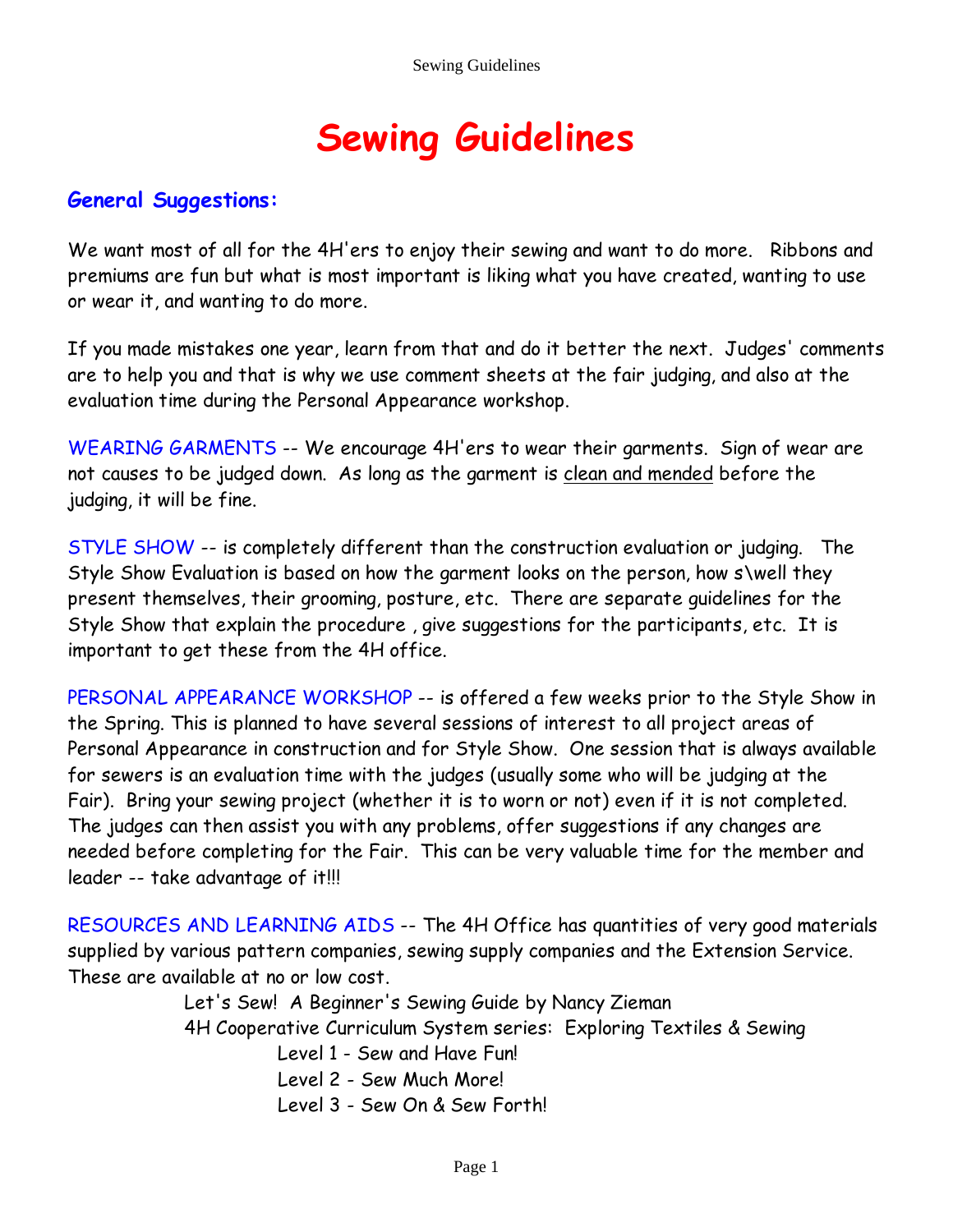Sewing Guidelines

## Group Activity Guide - Helper's Guide Many instructional leaflets from Simplicity and McCall's

Invest in some good sewing instruction books -- they are a terrific help. There are often several techniques that are satisfactory to accomplish a sewing skill and these will help you find the one you like the best.

ADDITIONAL INFORMATION -- Include the pattern instructions sheet with the exhibit if you put it in a plastic bag and pin it to the exhibit, but please don't bring it loose. If an unusual technique was used and you wish to explain it, write it on a note or card and fasten it to the garment.

PROJECT RECORD SHEETS -- are available at the Extension office. This is used for information for the Judges. One is required to be attached to each sewing project entered. (This replaces the old cost card)

# PROJECT REQUIREMENTS

- We try to keep the actual requirements to a minimum and offer a lot of suggestions on 1. the following pages for skills and fabrics and types of patterns for each age group.
- 4H'ers, leaders and parents should be aware of the fact, though, that the member 2. needs to choose something s/he is capable of making themselves with guidance, without getting totally frustrated, and yet something with some skills as they progress each year.
- They should not assume the judges will understand and that it is all right that they 3. picked too difficult a pattern and then did a poor job on it.
- They should not plan to have someone do the difficult skills for them. If they have 4. assistance and guidance, that is different, but someone should not do the work for them.
- When there are actual requirements, they will be stated in the next sections and 5. classes of the fair book are discussed.

# FAIR BOOK - SEWING DIVISION

Guidelines are provided with the judges' materials at the time of judging so they are available for reference during the judging. Judges can also get them ahead of time so they are familiar with the suggestions the 4H'ers have been following.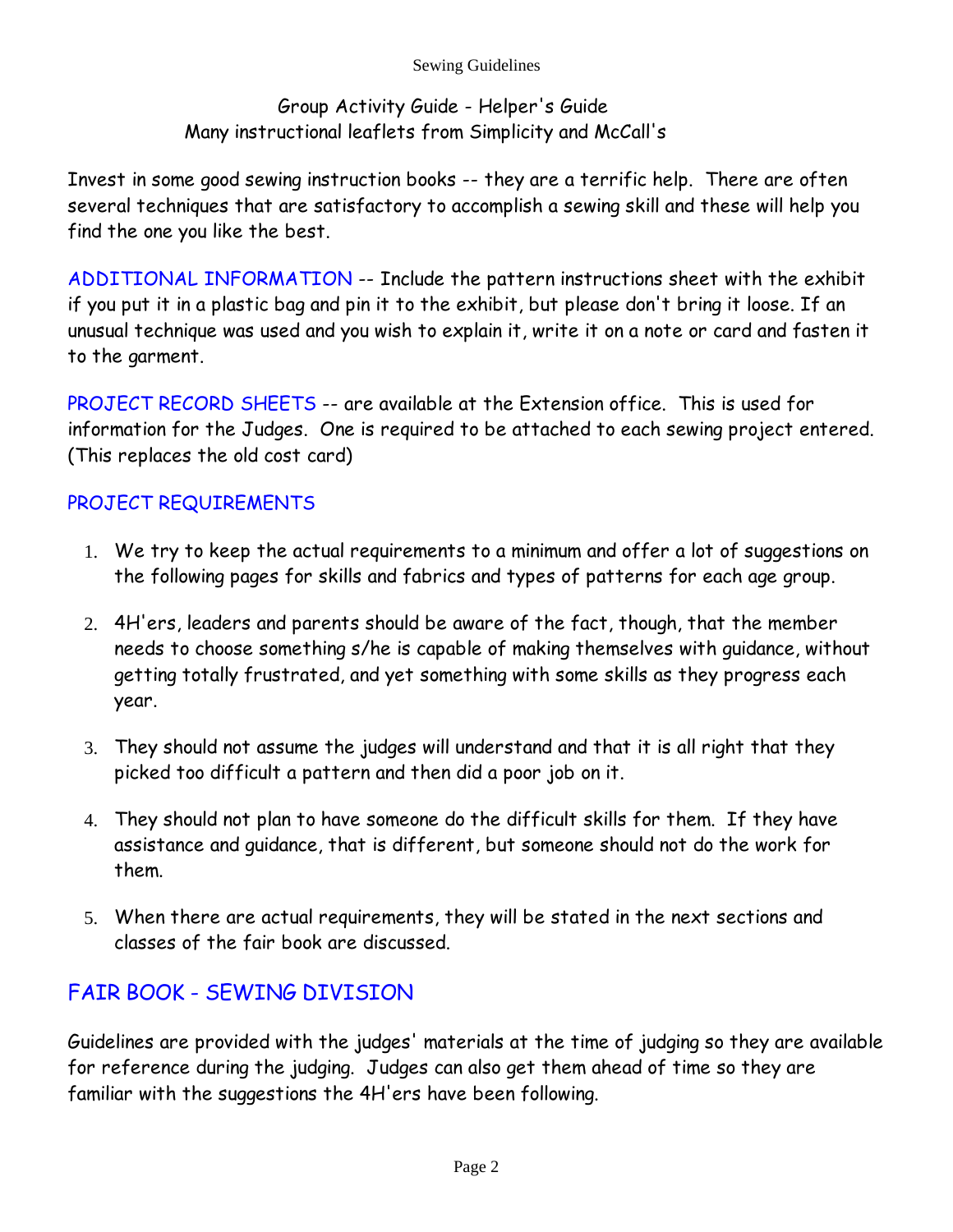Judges do not see the names of the exhibitors until the judging is completed and they do not do any judging on the exhibits from their own clubs if they are involved with a local club.

# **Section 1 -- Beginners Ages 9, 10, 11**

## Class 1: First Year Sewing

EXHIBIT REQUIREMENT: Exhibit should be an article (or articles) showing:

- 1) Seams
- 2) Pressing
- 3) At least one of the following skills:
	- A. Gathering
	- B. Casing for elastic
	- C. Some type of facing such as neckband, wristband, sleeve, etc.
	- D. Hand stitched hems

## SUGGESTED SKILLS TO BE LEARNING:

- Patterns choosing, measuring, pinning and cutting 1.
- 2. Sewing a straight seam
- Seam finishes 3.
- 4. Hemming by hand blind hems
- 5. Gathering
- Facings either at neck, sleeve or waistband 6.
- 7. Pressings
- Sewing on a hook and eye 8.
- Casing for elastic band 9.
- Attaching and turning straps or ties 10.
- 11. Easy mending or repairs

## Class 2: First or Second Year Sewing

EXHIBIT REQUIREMENTS: in addition to the previously learned skills.

- 1. This exhibit should have at least one of the following:
	- a) zipper
	- b) buttonholes
	- c) set-in sleeves

## SUGGESTED SKILLS TO BE LEARNING IN ADDITION TO CLASS 1:

- Putting in zippers 1.
- Making a dart 2.
- 3 Simple pleats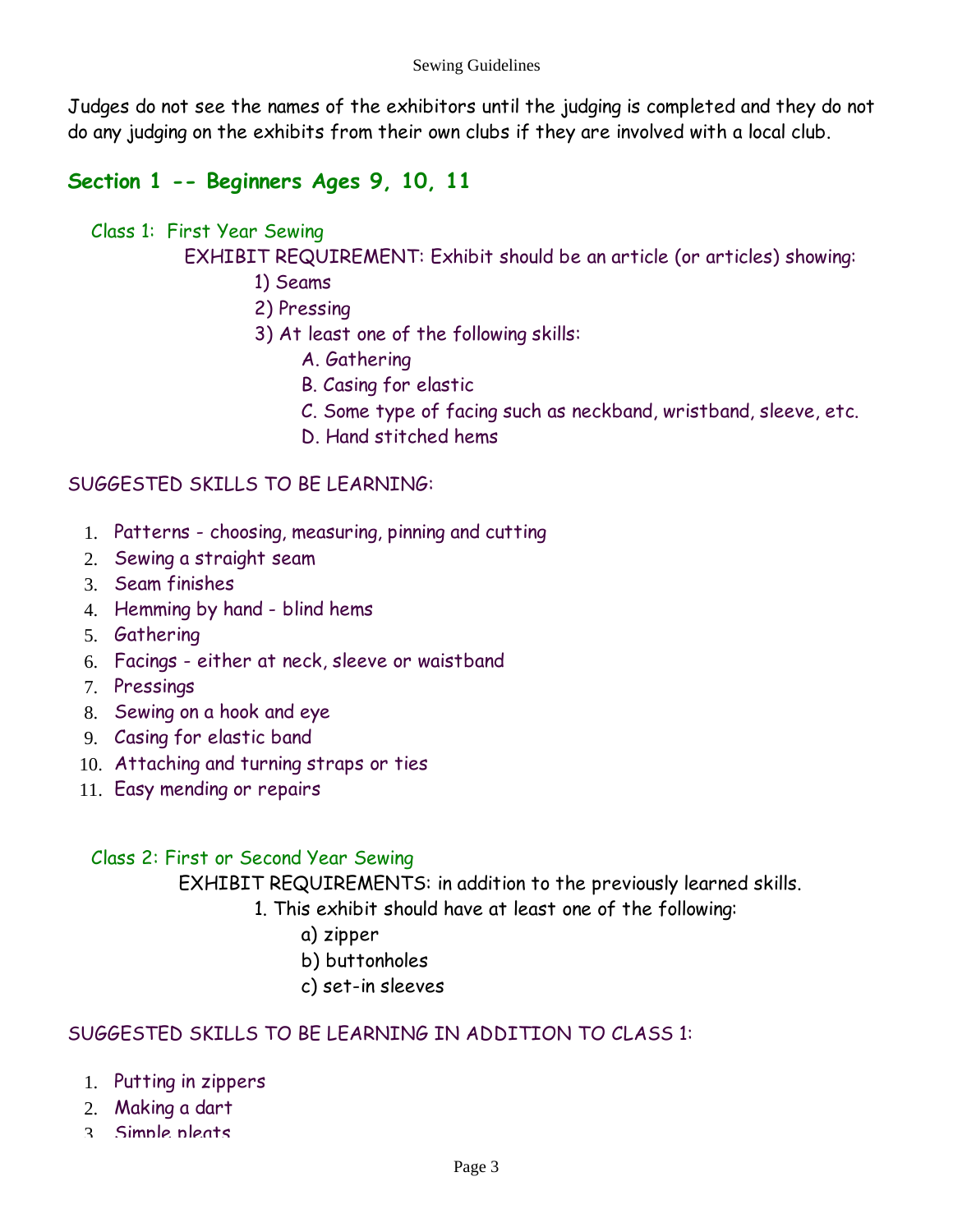- Simple pleats 3.
- 4. Set-in sleeves
- More difficult facings under stitching or stitch-in-the-ditch 5.
- Grading seam allowances 6.
- 7. Buttons and buttonholes
- 8. Stay-stitching
- 9. Pockets
- 10. Some top stitching
- More mending and repair techniques 11.
- Attaching trim binding 12.

#### Class 3: Second or third year of sewing

 EXHIBIT REQUIREMENTS: choose from list of articles from class 2 but increase skills using a more difficult pattern, etc.

#### SUGGESTED SKILLS TO BE LEARNING IN ADDITION TO CLASS 1 and CLASS 2:

- 1. Top stitching
- Multiple pleats or unusual arrangements of pleats 2.
- 3. Special pressing and steaming
- Using special pressing and shaping tools 4.
- 5. Interfacing
- 6. Creasing slacks
- 7. Special care for napped fabrics

#### Suggested Fabrics to work with for first year:

- Cotton -- medium weight 1.
- Woven blends -- medium weight 2.
- 3. Knit -- medium weight

#### **Fabric to Avoid -- Slippery, Velveteen, Challis**

#### Suggested Fabrics to work with in addition to Class 1: 2nd & 3rd year:

- 1. Heavier cottons and cotton blends
- 2. Denims
- 3. Double knits
- Terry or stretch terry 4.
- Flannel 5.
- 6. Lightweight corduroy
- 7. Lightweight suede
- $8 \times 10^7$  has  $\sim 20$  has  $\sim$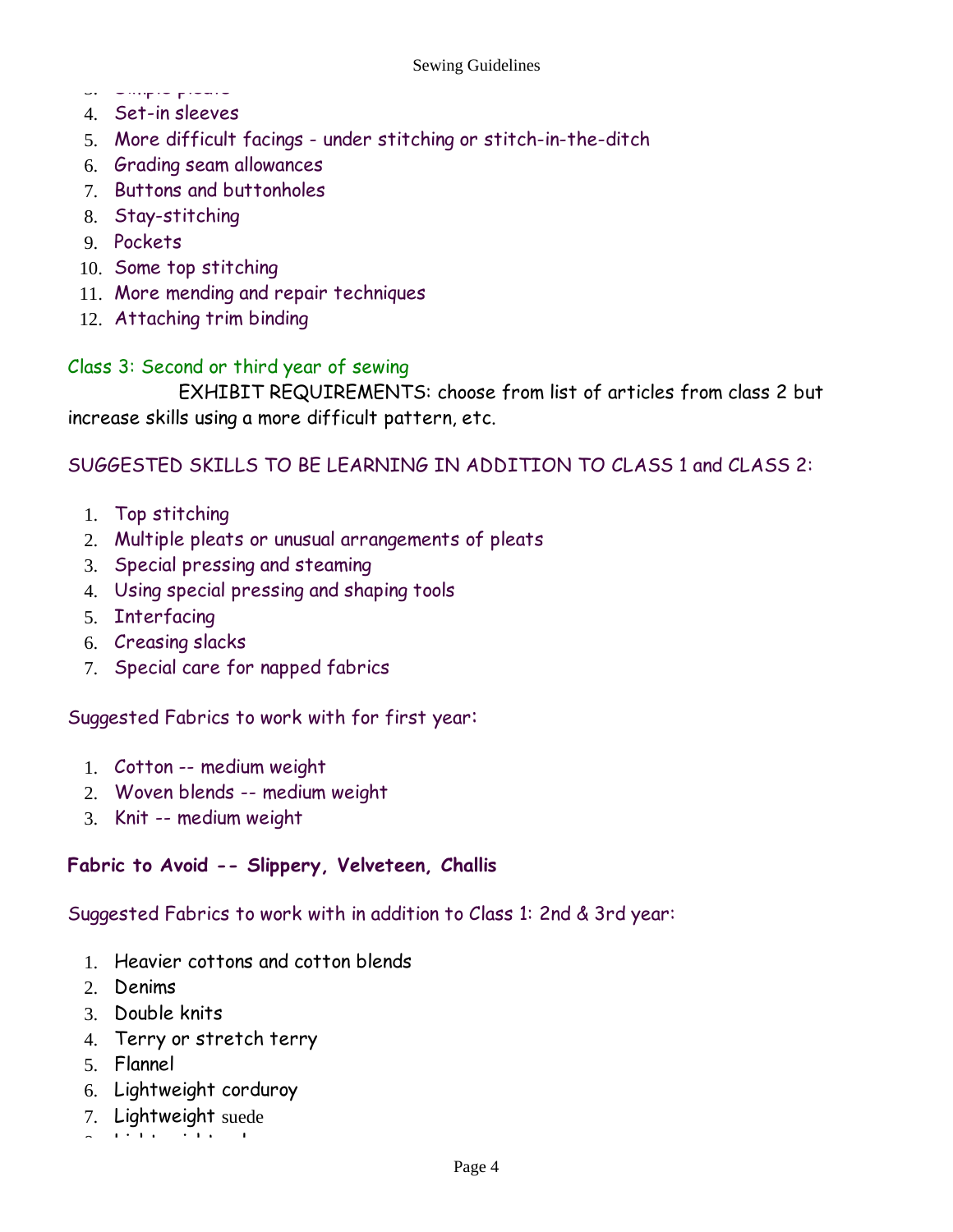- 8. Ligntweignt velour
- Single knits 9.
- 10. Cotton knits

Suggested Articles to make for the first year:

- Slacks 1.
- 2. Shorts
- Skirt 3.
- 4. Dress
- Nightgown 5.
- Apron 6.
- 7. Vest

Suggested Articles to make for the second year and third year:

- Slacks or skirt and vest 1.
- 2. Dress
- 3. Nightwear
- Sportswear shorts and top, easy jumpsuit, etc. 4.
- Parka or game vest 5.

## **Section 2 -- Intermediate Ages 12, 13, 14**

Class 1: Age and year in project are considered when judging in Intermediate Class

EXHIBIT REQUIREMENT: Each year the member advances should show progress in learning new skills and working with different fabrics.

SUGGESTED SKILLS TO BE LEARNING IN ADDITION TO ANY IN SECTION 1:

- Matching plaids and stripes 1.
- 2. Piping and decorative seaming
- Linings and under linings 3.
- Tucks, tiny pleats, decorative stitched like smocking, etc. 4.
- Appropriate seams and finishes for garments and fabrics 5.
- Various types of button attachment, particularly for heavy fabrics 6.
- 7. Restyling techniques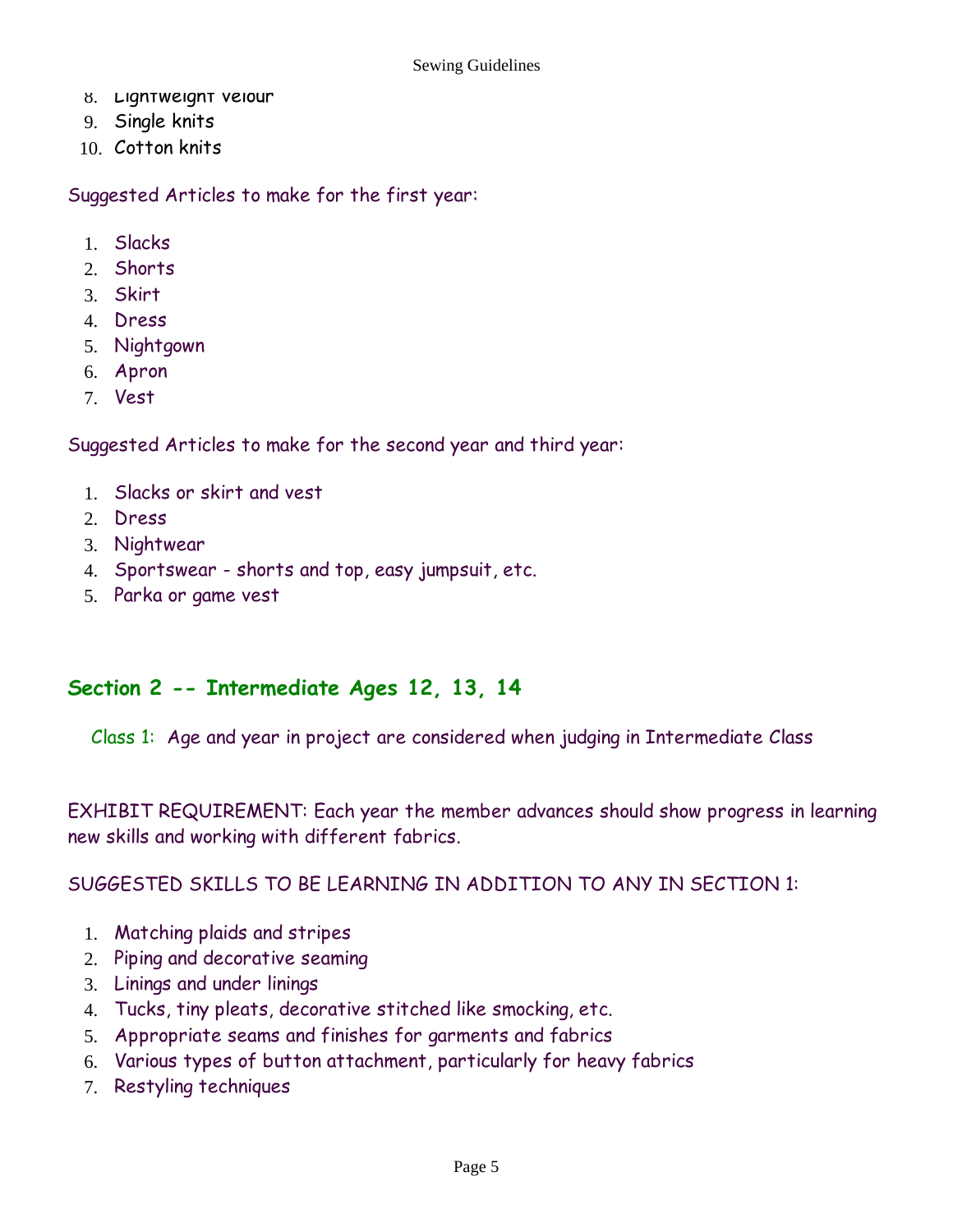#### SUGGESTED FABRICS TO WORK WITH IN ADDITION TO ANY IN SECTION 1:

- 1. Corduroy
- 2. Velour
- 3. Gabardine
- Wool and wool blends and acrylics 4.
- Canvas 5.
- Quilted fabrics 6.
- Plaids, matching patterns, border prints, etc. 7.

#### SUGGESTED ARTICLES TO MAKE:

- 1. Sportswear 1 or more pieces appropriate for a specific sport or casual wear
- 2. Daytime wear 1 or more pieces for school, work, church, etc.
- Nightwear robe, gown, pajamas or a set 3.

# **Section 3 -- Advanced Ages 15, 16, 17, 18, 19**

EXHIBIT REQUIREMENT: age and year in the project will be taken into consideration by the judges, so a first year 17 year old will enter in advanced but it would be noted that it is a first year. There are categories, particularly like sportswear or daytime wear, that the first year ADVANCED member could participate in satisfactorily.

- 1. Sportswear 1 or more pieces appropriate for a specific sport or for casual wear.
- 2. Daytime wear an outfit or 1 or more pieces appropriate for school, church, or work, etc.
- Evening wear a dressy outfit consisting of 1 or more pieces; if a dress, it can be long or 3. short.
- Outerwear coats or jackets of any length, using medium to heavy weight fabric. 4.
- Wardrobe Consisting of at least 4 exhibits from the other classes from sportswear, 5. outer wear, evening wear, daytime wear (ex: dress, coat, suit, slacks outfit)
- 6. Sewing Collections two or three items for beginner three or four items for intermediate and advance non-wearable items. (ie: tote bag, curtains, place mats, etc)

## SUGGESTED SKILLS

- 1. Tailoring
- 2. Lapels
- 3. Bound Buttonholes
- Additional restyling and repairing techniques 4.
- 5. Any other skills not previously listed